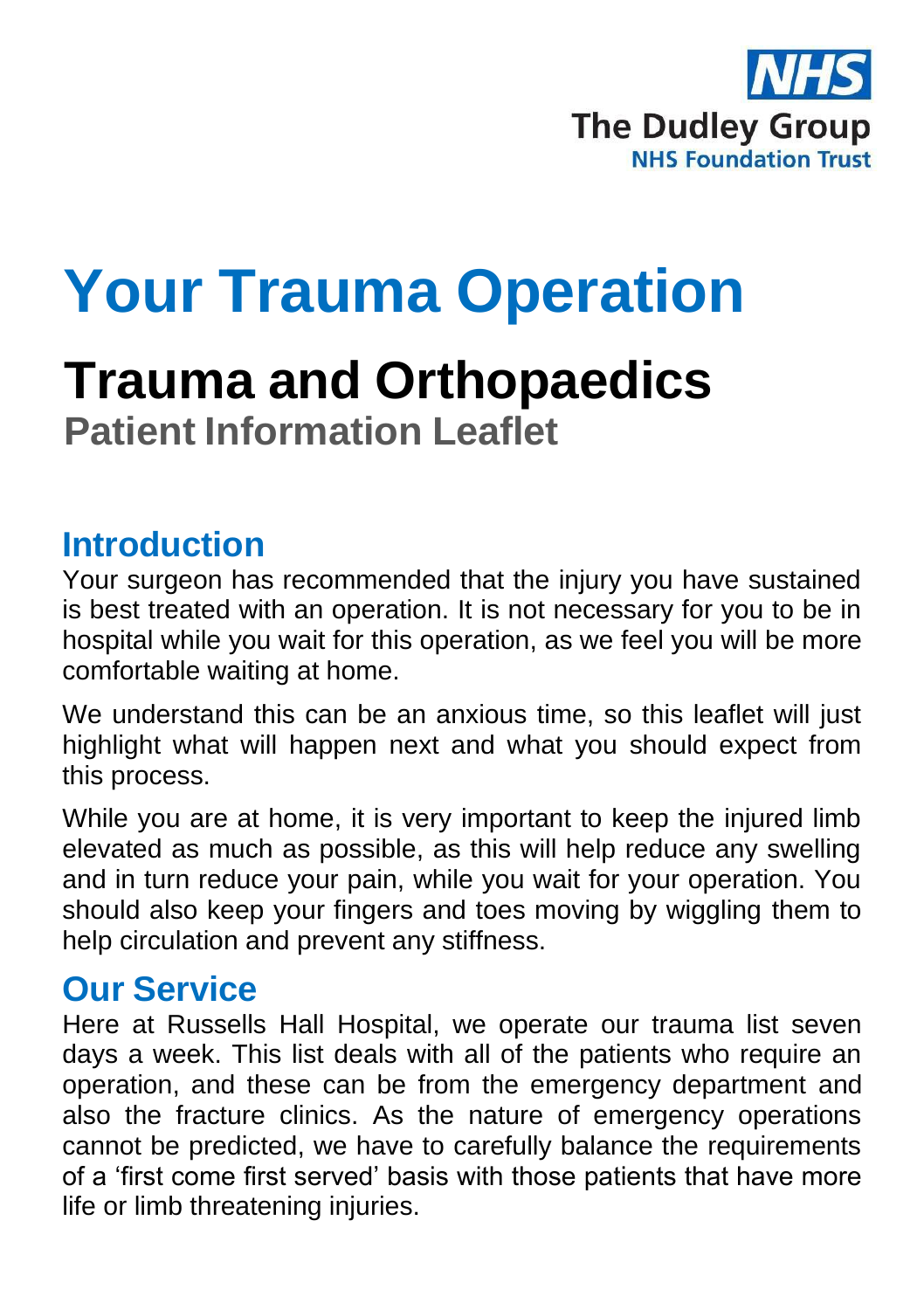This is why we cannot specify when your operation will take place, but we can ensure our dedicated trauma coordinators will keep in touch with you throughout your journey. You will also be able to highlight any concerns to the trauma coordinators if you have any.

## **What happens next?**

We like to bring our patients in on the morning of the day of surgery. You will receive a phone call the day before this to inform you of the admission, but it is important to note that this call can be as late as 10pm.

During this telephone call, you will be instructed to fast from 2am (including chewing gum and sweets, smoking is also not advised) but you will be able to drink still or tap water until 6am. You can take your regular medication with a small amount of water, unless you have specifically been told not to.

You will be contacted again on the morning of your surgery to inform you of where you need to attend. If you have not received this phone call by 9am, please telephone 01384 456111 and ask to speak with one of our trauma coordinators who will be able to update you accordingly.

Once you have been contacted with a ward or area to attend, please make your way to the area as soon as possible to allow the necessary tasks to be completed, so we can ensure that you are ready for your surgery.

It is also advisable that you start thinking of how you will manage when you go home, and who may stay with you overnight if you go home on the same day of surgery. It may be wise to identify any relatives or friends that may be able to help with daily tasks while you recover.

Occasionally, we may have to postpone your operation if a more unstable patient has been admitted during the night. If this is the case, we will endeavour to get your surgery performed as soon after this date as we can.

We recognise that this system can mean making plans at short notice and we are very grateful for your support.